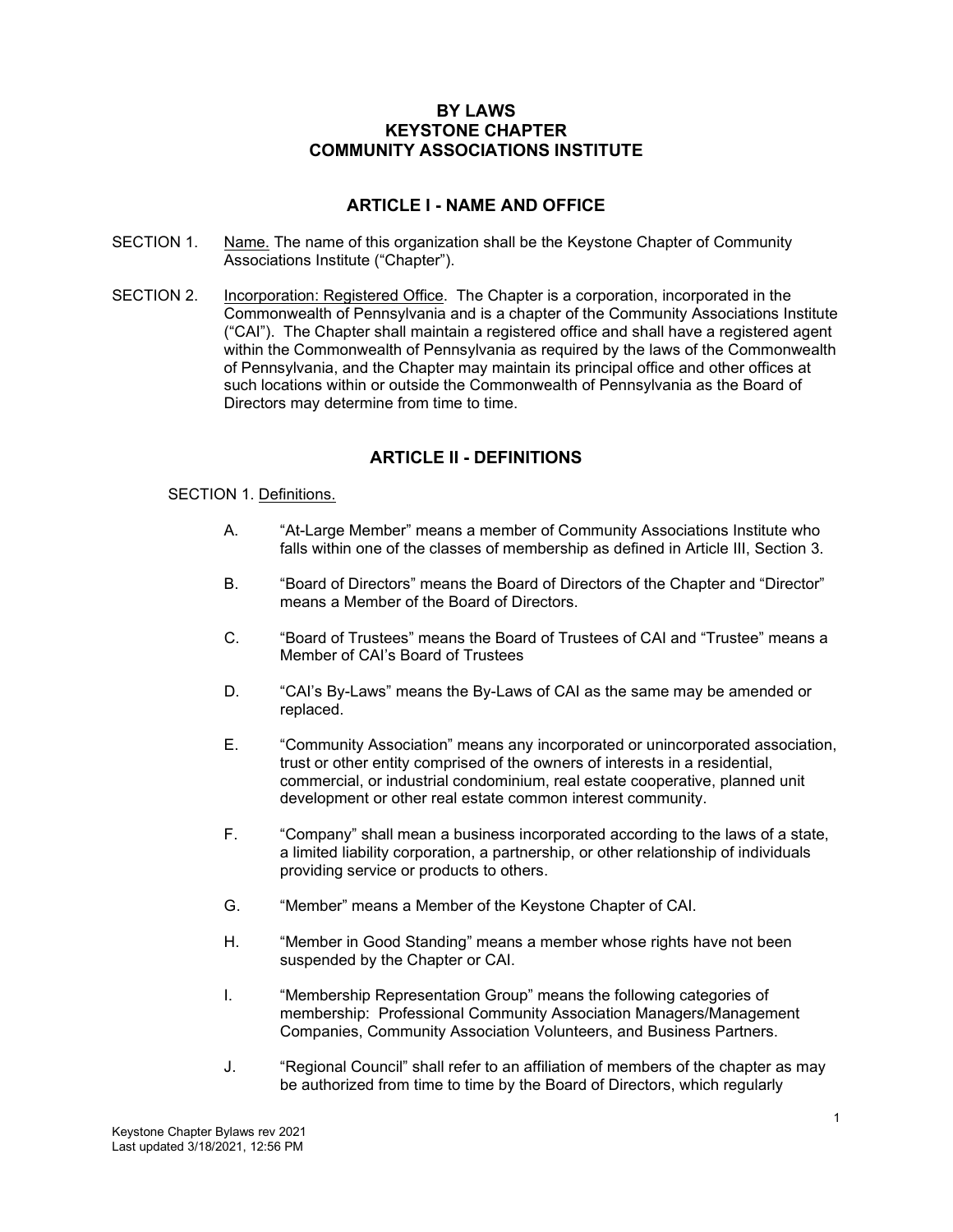conducts meetings and programs within a certain geographical region within or outside the Commonwealth of Pennsylvania for such purposes consistent with the interests and objectives of the Chapter.

# **ARTICLE III - MEMBERSHIP**

- SECTION 1. General Requirements. Applications for membership in CAI and within any class of membership of CAI shall be approved in accordance with the terms of CAI's Bylaws and such rules, procedures and limitations as may be established by the Board of Trustees from time to time. CAI shall have the right to determine the appropriate class of membership for any Member. Membership in CAI is as authorized by CAI. Members are automatically assigned to a CAI certified chapter in accordance with established chapter boundaries.
- SECTION 2. Conflict of Interest. All Board of Trustees members, Legislative Action Committee members, members of Membership Representation Groups, Committee members, and Chapter board members shall comply with the conflict of interest policies adopted by the Board of Trustees and stricter policies as may be established by the Chapter.
- SECTION 3. Classes of Members. The membership of CAI shall consist of the following:
	- A. Community Association Volunteers. All individuals residing or owning a unit in a community association are eligible for membership as a Community Association Volunteer, including, without limitation, individuals living in community associations who have a volunteer role within their community association. Volunteer roles include, but are not limited to, being a member or officer of the governing body of the community association, participating on a volunteer committee or committees, acting as the newsletter editor for the community, or any other volunteer function sanctioned by the community association. An individual who meets the aforementioned criteria and also holds a membership as a Community Manager, Management Company CEO or Business Partner may hold an additional membership as a Community 40 Association Volunteer, however, he may not serve in a CAI volunteer position under the Community Association Volunteer category. Community Association Volunteers will be considered as individual Members of CAI with voting rights. Community associations paying dues on behalf of a community association volunteer or volunteers shall own each such membership and shall be permitted to transfer each membership to another volunteer in the community association during the term of membership or upon renewal of the membership. Individuals paying dues with their personal funds shall be the only individual entitled to exercise the rights of membership and such membership shall not be transferable..
	- B. Community Managers. This class of Members shall consist of professional managers of all types of association-governed communities including, but not limited to, condominium associations, town home associations, co-operative associations, homeowner associations, large-scale communities, and planned communities. All managers of association-governed communities fall within this class of Members, regardless of whether they are on-site managers, portfolio managers, large-scale managers, are employed by a management company or have any other employment relationship. Those persons who have previously served in one of the roles in the preceding sentence and serve in a capacity of managing other managers shall be a Member of this class. All community managers shall be treated as individual Members of CAI. A management company or employer of a manager purchasing the individual membership on behalf of a manager or managers, shall own each such membership and shall be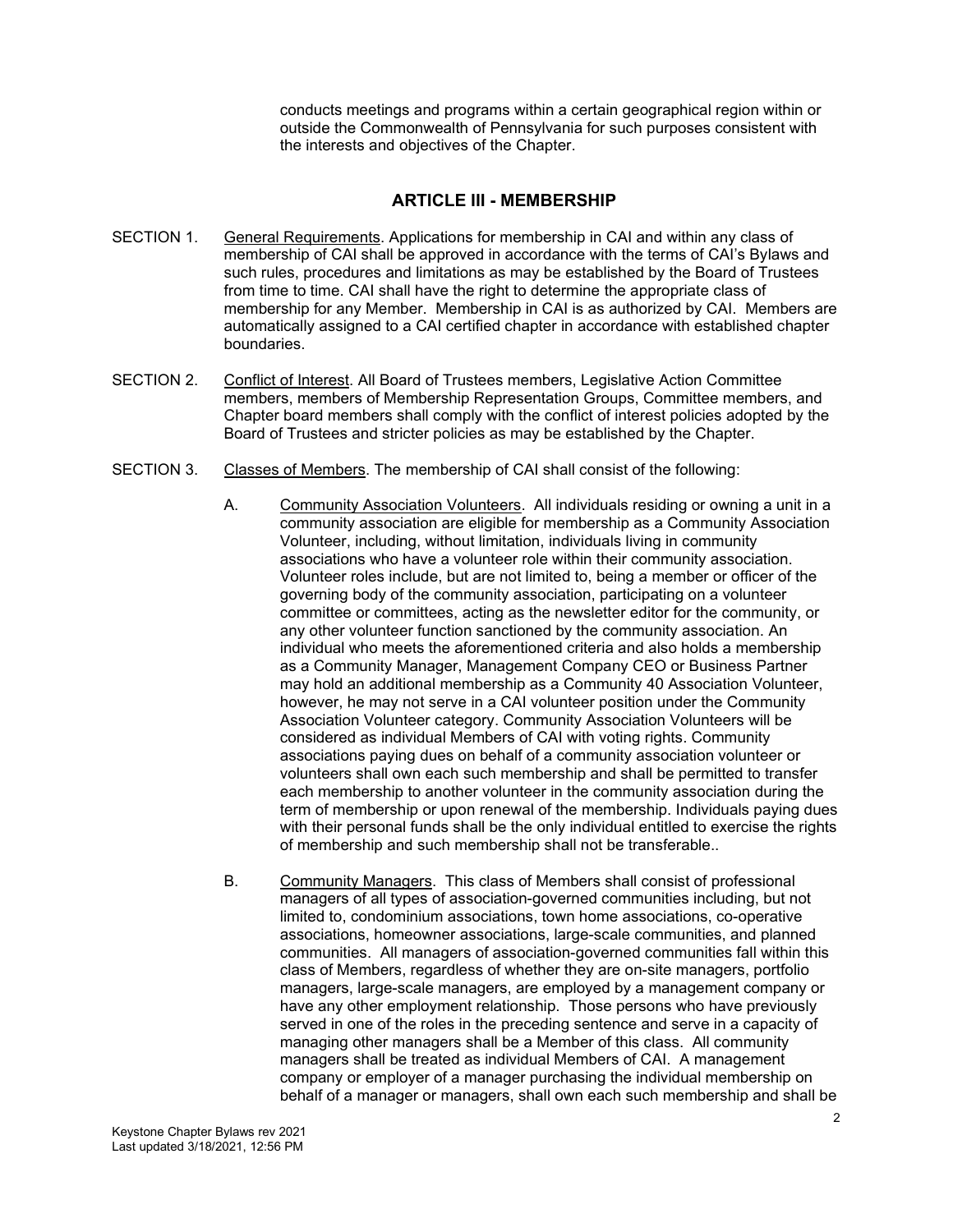permitted to transfer each membership to another manager during the membership term or upon renewal of the membership, but only in the event the manager originally identified is no longer employed by the management company. Individuals purchasing a membership with their personal funds shall be the only individual entitled to exercise the rights of membership and such membership shall not be transferable.

- C. Business Partners. This class of Members shall consist of professionals and other providers of products, services, support, and counsel to associationgoverned communities, including developers of such communities. This class of Members shall not include community association management companies or managers of association-governed communities. The company, partnership, corporation or other business entity may transfer a contact designation to another individual in the company, partnership, corporation or other business entity during the membership term or upon renewal of the membership. Employees of a business partner member will be permitted to attend classes, functions, conferences, to purchase products and services at membership prices, and be elected to committees or the Board of Directors. The primary contact for the business partner membership shall have the right to cast one vote or the right to designate one individual from the company to cast one vote.
- D. Management Companies. This class of Members shall consist of Community Association Management Companies. Each management company membership shall include an individual manager membership to be held by the CEO or equivalent of the management company. Whenever the term "CEO of a management company" is used in these By-Laws, it shall mean the CEO or equivalent of a management company. Management companies shall not transfer this manager membership to multiple managers during the course of the membership term for the purpose of obtaining membership pricing for managers who do not hold an individual manager membership. Employees of the management company, who are not employed to manage or provide services to association-governed communities, may attend classes and functions at the membership price.

### SECTION 4. Rights and Privileges.

- A. Chapter Rights and Privileges. Each Member in good standing of the Chapter shall be entitled to cast one vote on any and all matters required to be voted upon by Members and shall have such other rights, privileges and responsibilities as the Board of Directors shall determine from time to time. Except as otherwise provided in these Bylaws, and subject to eligibility requirements, each Member in good standing shall be eligible to serve on the Chapter Board of Directors and committees.
- B. CAI Rights and Privileges. Each Member in good standing of CAI shall be entitled to cast one vote on any and all matters required to be voted upon by Members and shall have such rights, privileges and responsibilities as the Board of Trustees shall determine from time to time. Except as otherwise provided in these Bylaws, and subject to eligibility requirements, each Member in good standing shall be eligible to serve on the CAI Board of Trustees, Membership Representation Groups, and committees.
- SECTION 5. Suspension for Nonpayment of Dues: Censure, Suspension, Expulsion and Termination of Membership. The Board of Directors has the power to suspend members for nonpayment of dues, fees, assessments and other financial obligations to the Chapter or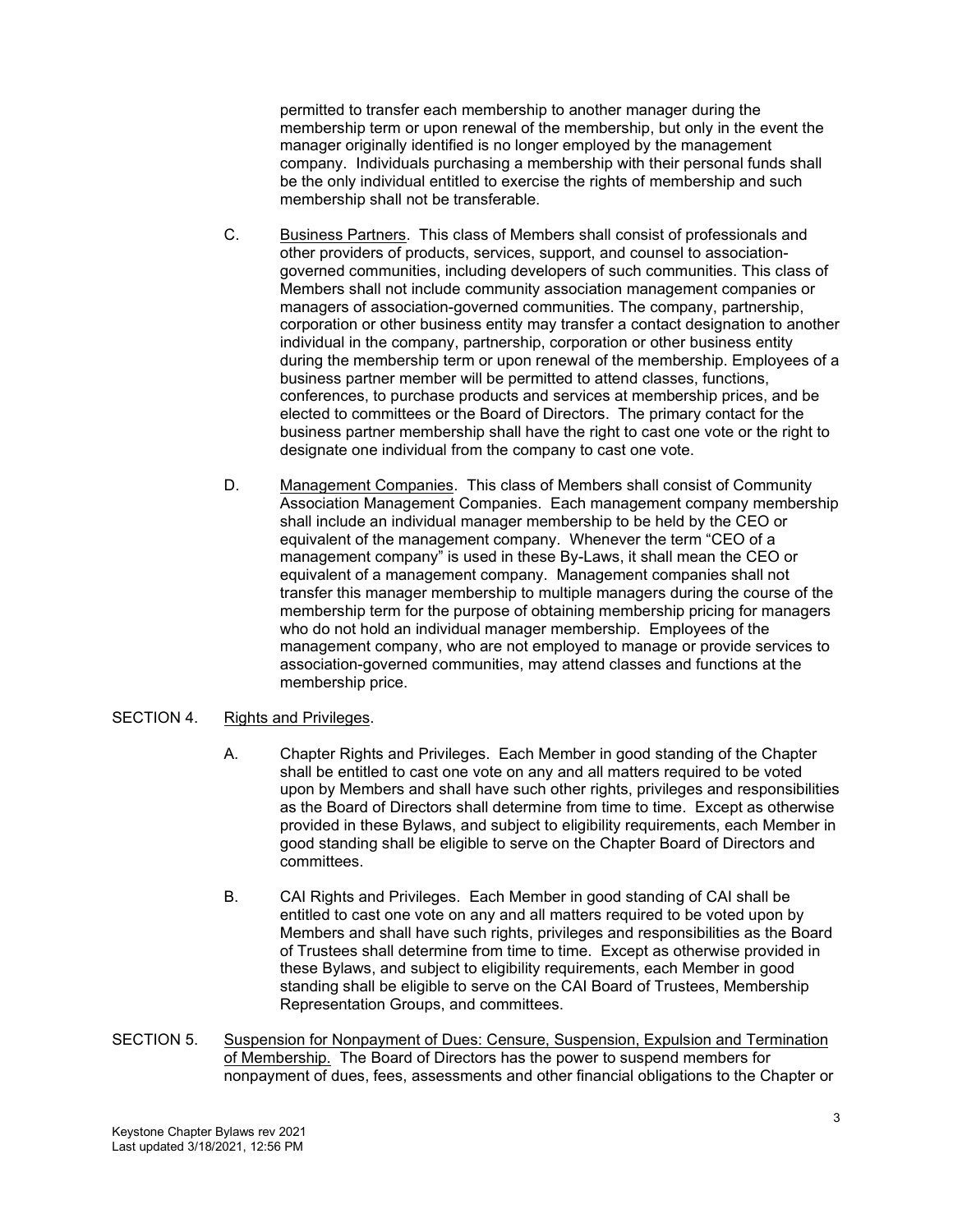to CAI and further has the power to censure, to suspend, to expel and to terminate members in accordance with CAI's Bylaws.

### **ARTICLE IV - ANNUAL DUES**

The Board of Trustees shall determine the amount of annual dues, fees, and other assessments to be paid to CAI by each class of Members. Unless terminated, each membership shall continue automatically from year to year, with annual dues, fees, and other assessments payable by each Member on or before such date as shall be determined by the Board of Trustees. Unless otherwise directed by the Board of Trustees, all annual dues, fees, and other assessments shall be paid to CAI in advance of the 12-month period to which they relate. The Board of Trustees may from time to time impose such other fees and charges as it deems proper and may waive or modify the requirement to pay dues, fees or charges for particular Members.

## **ARTICLE V - MEETING OF MEMBERS**

- SECTION 1. Annual Meeting. There shall be an annual meeting of Members of the Chapter to be held not later than December 31<sup>st</sup> of each year for the transaction of such business as may properly come before the meeting or any adjournment thereof. The annual meeting shall be held at such time and place as the Board of Directors may determine subject to the following: Written notice of such meeting stating the date, time and place of such meeting shall be sent to each Member, at the last address shown on the Chapter's records, at least 15 days before the date of the meeting, or as provided by law.
- SECTION 2. Special Meetings. Special meetings of the Members of the Chapter may be called only by the Board of Directors. Special meetings shall be held at such times and places as the Board of Directors may determine. Written notice of any special meeting stating the date, time, place and purpose of such meeting shall be sent to each Member, at the last address shown on the Chapter's records, at least 15 days before the date of the meeting, or as provided by law.
- SECTION 3. Notices. Unless otherwise prohibited in these Bylaws or by state law, all notices and other communications required by these Bylaws or state law shall be in writing and shall be deemed to have been duly given if delivered by:
	- A. Personal delivery to the addressee; or
	- B. United States mail, first class, postage prepaid; or
	- C. Any means permitted by law.
- SECTION 4. Quorum. Ten percent (10%) of the members of the Chapter present in person or by proxy shall constitute a quorum for the transaction of business at any duly called meeting of the Members. At any duly called meeting of the Members at which a quorum is present, the act of a majority of the Members present in person or by proxy shall be the act of the Members on any matter, except where the act of a greater number of Members is required by law, the Articles of Incorporation or these Bylaws. If a quorum is not present at any duly called meeting of the Members, a majority of the Members present may adjourn the meeting from time to time, without further notice, until a quorum is present. At any duly continued meeting, those present either in person or by proxy shall constitute a quorum for purposes of that meeting.
- SECTION 5. Voting and Proxies. Voting on all matters may be conducted by mail, telephone call, telegram, cablegram, electronic mail, or any other means of electronic or telephonic transmission; provided, that the Member shall state, or submit information from which it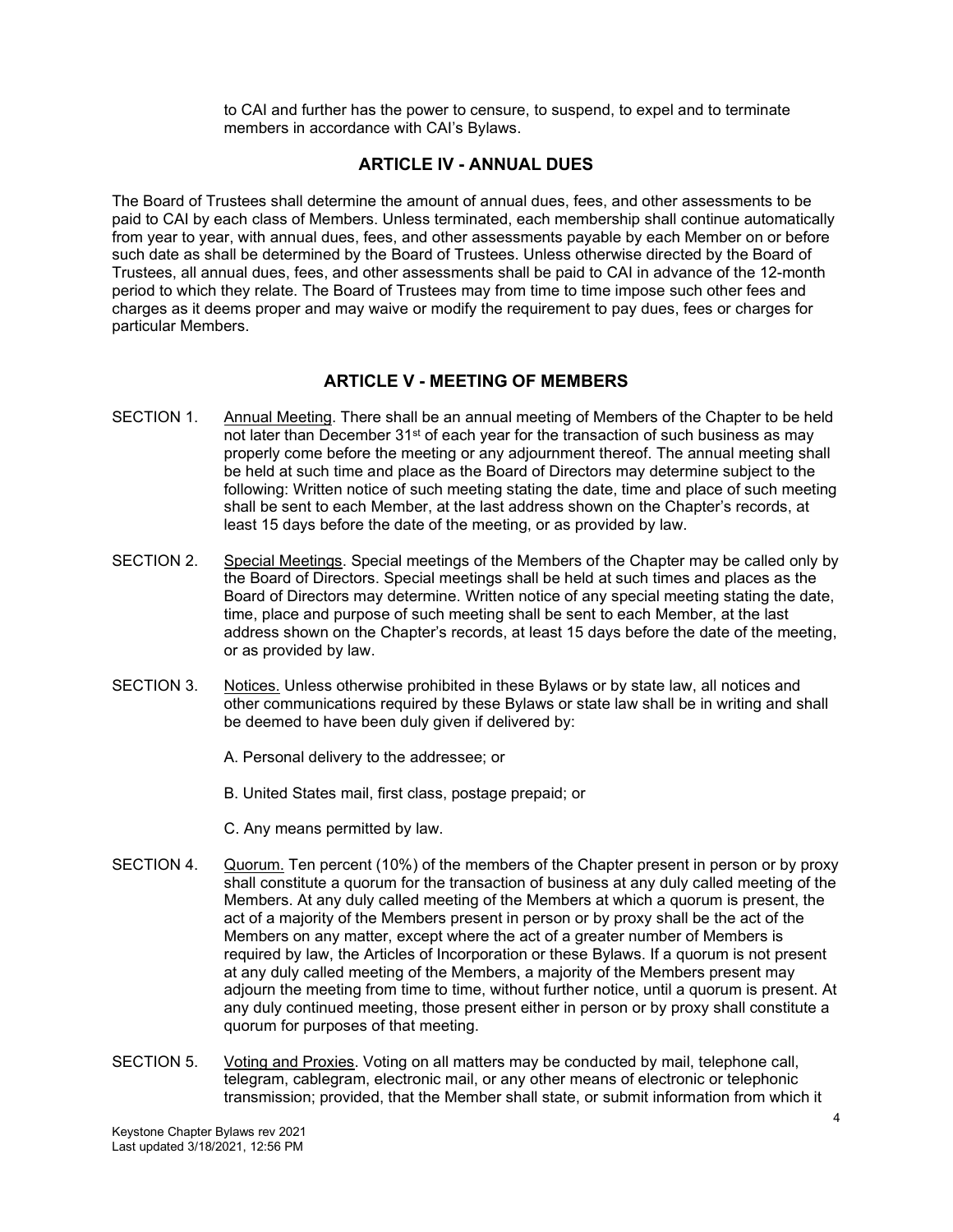can be determined, that the method of voting chosen was authorized by the Member. A Member entitled to vote may authorize, in writing, another person to act for such Member by proxy. The writing may be executed by the Member or the Member's authorized officer, director, employee, or agent signing the writing, or causing the person's signature to be affixed to the writing, by any reasonable means, including a facsimile signature. No proxy shall be valid for more than one meeting of the membership, which meeting shall include a reconvened meeting.

SECTION 6. Electronic Communications. Whenever these By-Laws require that a document, record or instrument be "written" or "in writing," the requirement is deemed satisfied by an electronic record if the Board of Directors has affirmatively published regulations permitting an electronic record or document as a substitute for a written item.

> Whenever these Bylaws require a signature on a document, record or instrument, an electronic signature satisfies that requirement only if: (a) the Board of Directors has affirmatively published regulations permitting an electronic signature as a substitute for a written signature; and (b) the electronic signature is easily recognizable as a secure electronic signature which is capable of verification, under the sole control of the signatory, and attached to the electronic document in such a way that the document cannot be modified without invalidating the signature; or (c) the Board of Directors reasonably believes that the signatory affixed the electronic signature with the intent to sign the electronic document, and that the electronic document has not been modified since the signature was affixed.

> The Board of Directors may require reasonable verification of any electronic signature, document, record or instrument. Absent or pending verification, the Board may refuse to accept any electronic signature or electronic record that, in the Board's sole discretion, is not clearly authentic. Neither the Board of Directors nor the Chapter shall be liable to any Member for accepting or acting in reliance upon an electronic signature or electronic record that the Board reasonably believes to be authentic, or rejecting any such item which the Board reasonably believes not to be authentic. Any Member who negligently, recklessly or intentionally submits any falsified electronic record or unauthorized electronic signature shall fully indemnify the Chapter for actual damages, reasonable attorneys' fees actually incurred and expenses incurred as a result of such acts.

A.

SECTION 7. Order and Conduct of Business. The President shall establish the agenda for, and preside at, and the Secretary shall keep the minutes of, all membership meetings. The Board of Directors may establish rules of conduct and the order of business for all membership meetings. When not in conflict with these Bylaws, the Articles of Incorporation or meeting procedures adopted by the Board of Directors, Roberts Rules of Order (latest edition) shall govern all membership meetings. The Board may order the removal of anyone attending a membership meeting who, in the opinion of the Board, disrupts the conduct of the business at such a meeting. The use of Roberts Rules of Order may be partially or wholly suspended by majority vote of the Members. In the event of any dispute concerning the meaning of any meeting rules, including Roberts Rules, the decision of the chair, who may consult with counsel, shall be final and binding.

# **ARTICLE VI - BOARD OF DIRECTORS**

SECTION 1. Powers of the Board of Directors. The Board of Directors shall have supervision, control and direction of the affairs and property of the Chapter, shall determine the policies of the Chapter, shall actively pursue the purposes and objectives of the Chapter and CAI, shall insure that the Chapter and its Bylaws comply with the policies and procedures of CAI,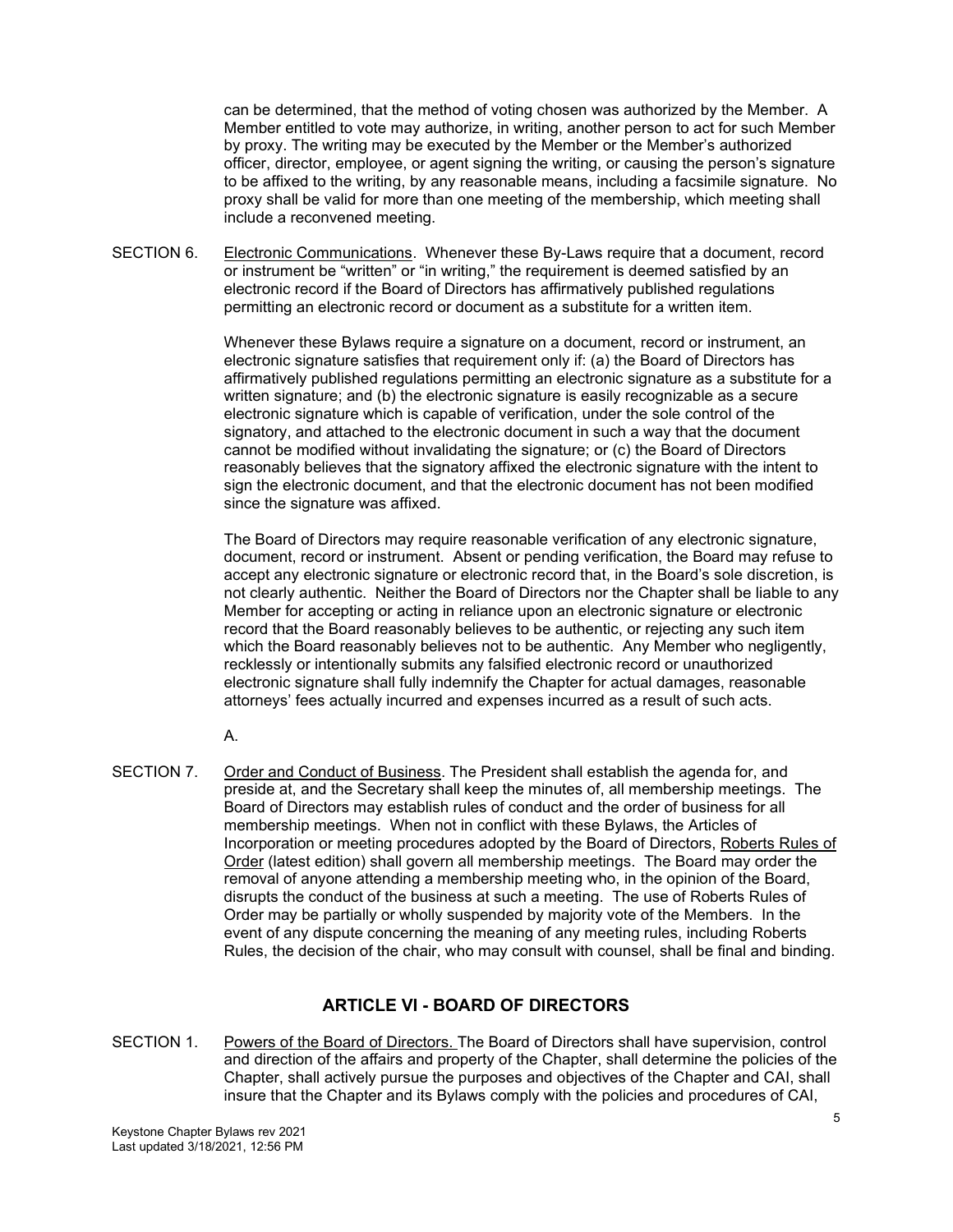and shall have discretion in the use and disbursement of Chapter funds. The Board of Directors may adopt such rules, regulations and procedures for the conduct of its business, for the execution of its powers, for the implementation of these Bylaws and for the fulfillment of the purposes and objectives of the Chapter and CAI, as it shall deem necessary or advisable.

SECTION 2. Duties of the Directors. Each Director shall attend at least seventy-five percent (75%) of the meetings called by the President annually. Each Director shall also attend, or be otherwise involved in the planning of, at least one (1) program of the Chapter annually other than the annual meeting of the members, actively participate on a committee of the Chapter established in accordance with these Bylaws, or contribute to the Chapter newsletter. Each Director shall be bound by the Conflict of Interest policy established by the chapter.

### SECTION 3. Composition of the Board.

A. The Board of Directors shall be composed of the number of Directors as determined by the Members, but in no event shall be fewer than five (5) or more than eleven (11) Directors plus the immediate past Board President and any nonvoting regional council liaisons as set forth below. No more than one person from any company or association, at the time of election, may serve on the Board at any one time.

B. Composition: The Board of Directors must represent all membership classes as determined by the Board of Trustees as follows:

Eleven (11) Directors, which shall include:

- Two (2) Community Association Volunteers
- Two (2) Community Association Managers
- Two (2) Business Partners
- Five (5) At-Large Members

In order to comply with the October 13, 2016 mandate from CAI National that chapter boards be no larger than eleven (11) Directors by the year 2020, the chapter Board of Directors shall be reduced each year until the year 2020 as follows: (1) 2017 – 15 Directors; (2) 2018 – 13 Directors; (3) 2019 – 12 Directors; and (4) 2020 – 11 Directors. The reduction in the number of Directors each year as listed herein shall be accomplished by removing and not replacing one or more Directors each year at the conclusion of his or her expiring term.

The composition of At-Large seats on the Board of Directors shall not provide any one membership class with more than fifty percent (50%) of the seats on the Board of Directors.

In the event that a Director's class of membership changes during his term of service, he shall complete the remainder of the current election year, so long as the makeup of the Board is not compromised, in which case his slot will be automatically forfeited. Any subsequent Board service must be in a position designated for his then class of membership.

A. In addition, when authorized by the Board of Directors, one non-voting liaison to the Board for each regional council. Said liaison shall be selected by the by the Board. The board may accept recommendations from the regional council.<sup>5</sup>

#### SECTION 4. Term of the Board.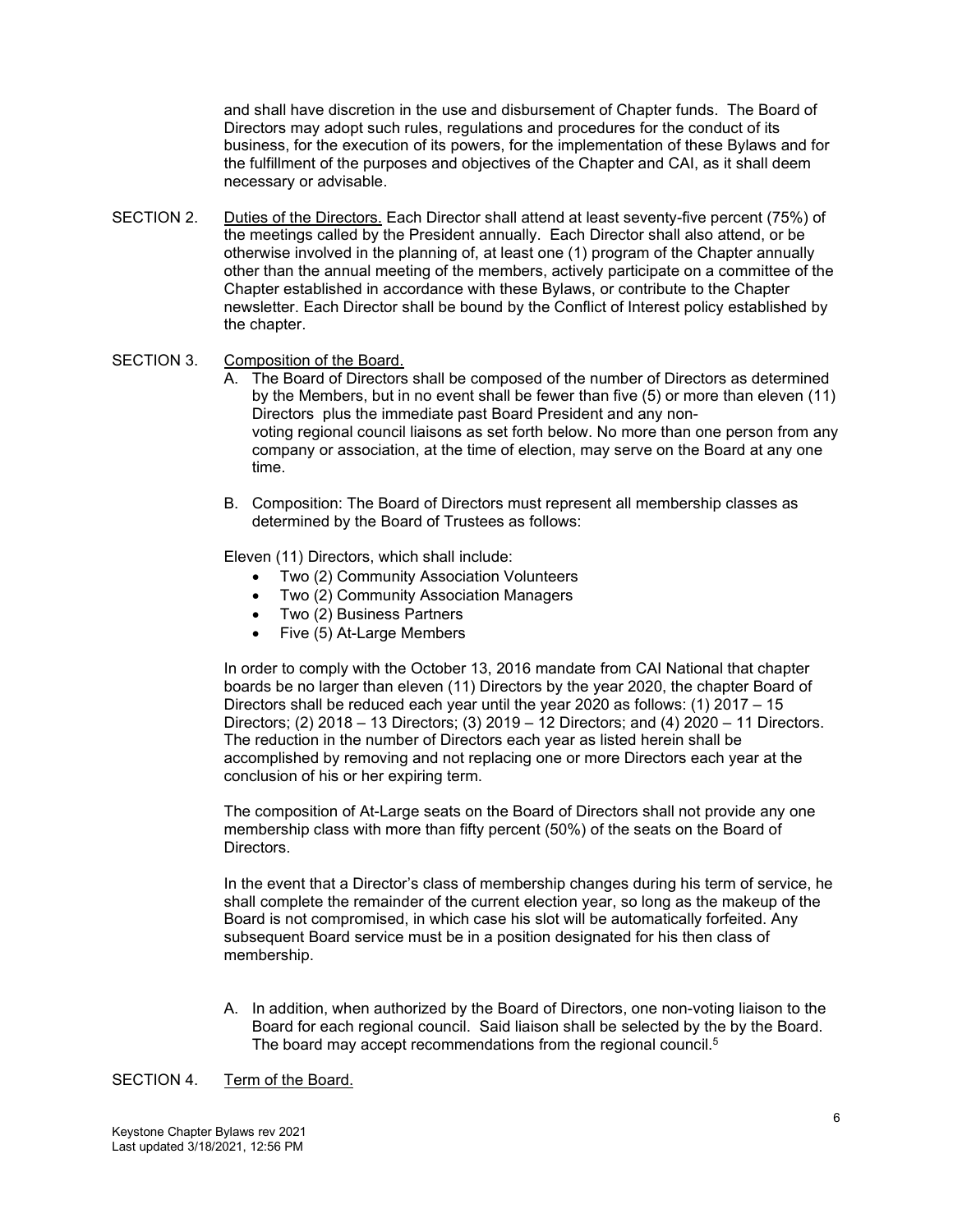Each Director shall serve for a term of three (3) years or until his successor has been appointed. Board of Directors terms shall be staggered so that the terms of not more than one-third of the Directors expire each year. A Member may serve on the Board of Directors for a total of six (6) years. Those years of service do not have to be consecutive. After a Member has served for six (6) years, they may not serve again for three years. At that time, they begin the process of accumulating their six (6) years again.

### SECTION 5. Nomination and Election of Directors.

- A. Except as otherwise provided in these Bylaws, each Member in good standing shall be eligible for nomination to serve as a Director. Nominations of individuals to serve as Directors shall be made by the nominating committee in accordance with these Bylaws and such rules and procedures as may be established from time to time by the Board of Directors. Nominations of individuals to serve as Directors may also be made by written petition signed by **5%** of the Members in good standing. All nominees shall sign a statement of expectations as determined by the Board of Directors and shall submit a Board Nominee Request for Information form to the Chapter.
- B. The Board Development Committee shall submit to the Members at least 75 days before the date set for the election of Directors a written report specifying the Director Election Date, and setting forth a slate of nominees to serve as Directors. Such slate shall be comprised of one nominee for each of the available seats on the Board of Directors that are to be filled. The slate shall designate the Membership Representation Group to be represented by each nominee. Petitions for nominees to serve as Directors must be received by the nominating committee at least **45** days before the election date. If any petition is received within such time, the nominating committee shall, at least 30 days before the election date, submit to the Members a written ballot containing the names of all eligible nominees, indicating, for each nominee, whether he or she was nominated by the nominating committee or by petition. The ballot shall indicate the date by which it must be returned in order to be counted and such other information as may be required by state law. The persons receiving the most votes shall be elected. In the event of a tie vote, the chapter board will vote to break the tie, and the person(s) receiving the highest number of votes shall be elected.
- C. If no petitions are received by the nominating committee within the time prescribed in these Bylaws, then, on the election date, the Secretary shall cast a unanimous ballot for the slate of nominees nominated by the nominating committee and such nominees shall be declared elected Directors of the Chapter.

### SECTION 6. Meetings.

The Board of Directors shall hold a minimum of one (1) meeting quarterly at such time and place as the Board of Directors may determine. In addition, special meetings of the Board of Directors may be called by the President or upon the written request of one-third (1/3) of the Directors or upon the written request of the Executive Director, at such time and place as the President, or President-Elect, as the case may be, may designate. Any or all Directors may participate in duly called meetings of the Board of Directors by means of conference telephone or by any means of communication by which all persons participating in the meeting are able to hear one another, and such participation shall constitute presence in person at a meeting. Notice of meetings of the Board of Directors may be given orally or in writing and shall be given to each member of the Board of Directors at least 72 hours before the time appointed for the meeting, except in an emergency, when notice should be given at least twenty-four (24) hours, where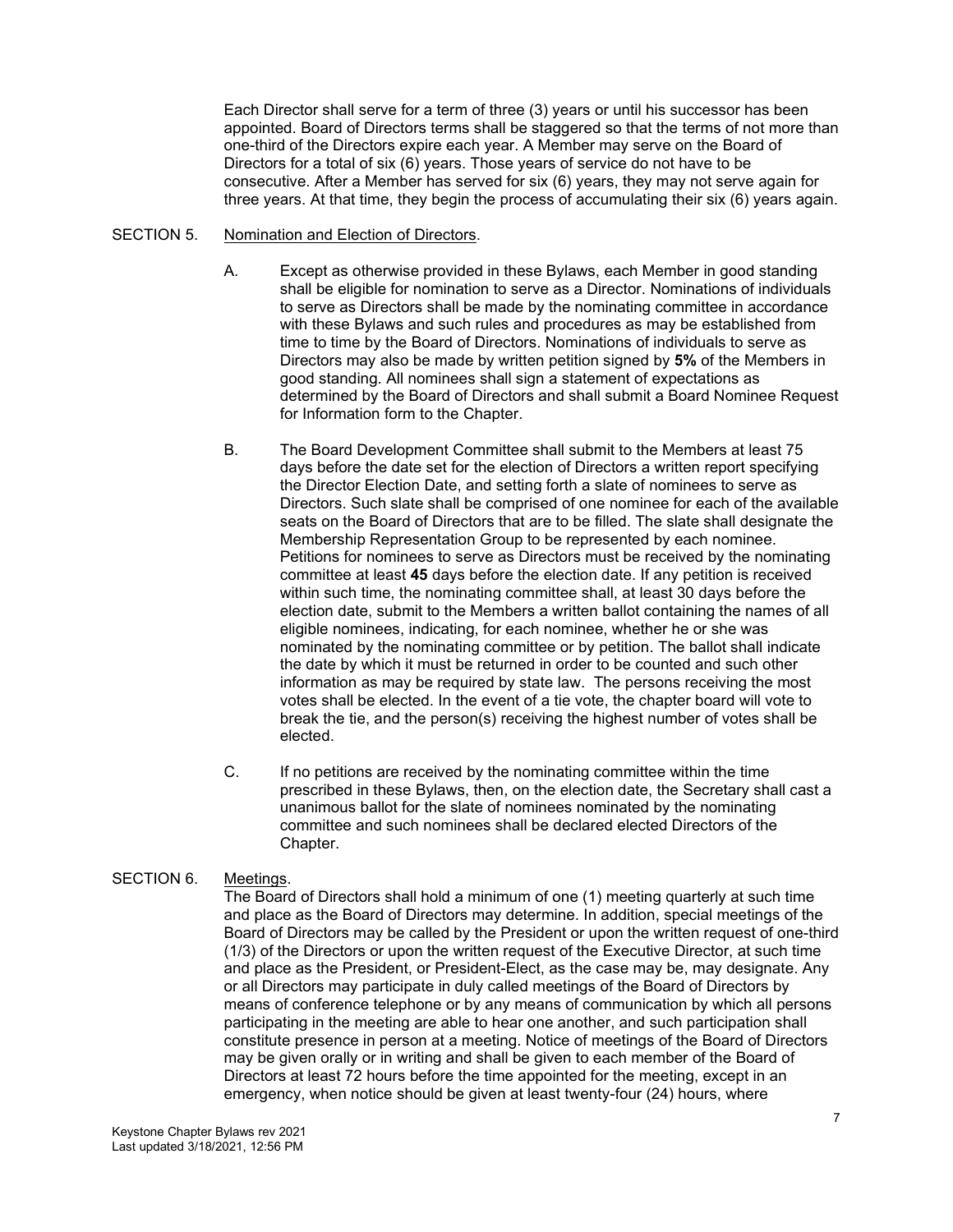practicable, before the time appointed for the meeting. Such notice may be waived in accordance with applicable law. All Board meetings held in person shall be open to all Chapter members, but members other than Directors may not participate in any discussion or deliberation unless expressly authorized by the Board of Directors. Notwithstanding the above, the Board of Directors may adjourn a meeting and reconvene in executive session to discuss and vote upon personnel matters, litigation in which CAI is or may become involved, contract negotiations, matters that, in the exercise of the Board's reasonable discretion, require personal privacy, or other matters that require confidentiality. The nature of any and all business to be considered in executive session shall first be announced in open session.

Any or all Directors may participate in duly called meetings of the Board of Directors by means of conference telephone or by any means of communication by which all persons participating in the meeting are able to hear one another, and such participation shall constitute presence in person at a meeting, not to exceed two meetings per year.

- SECTION 7. Waiver of Notice. Whenever any notice is required to be given to any Director under these Bylaws, a written waiver thereof, signed by the Director or Directors entitled to such notice, whether before or after the time stated therein, shall be equivalent to the giving of such notice. Presence without objection also waives notice.
- SECTION 8. Action by Written Consent. Any action required or permitted to be taken at a meeting of the Board of Directors or of any committee thereof may be taken without a meeting if a written consent setting forth the action so taken shall be signed by all Members of the Board of Directors or of such committee, as the case may be, and such unanimous written consent shall have the same force and effect as a unanimous vote at a meeting of the Board of Directors or at a meeting of such committee, as the case may be. All such action shall be reported at the next duly called meeting of the Board of Directors.
- SECTION 9. Quorum; Acts of the Board. A number of directors constituting 50% of current directors plus 1 shall constitute a quorum for the transaction of business at any duly called meeting of the Board of Directors. At any duly called meeting of the Board of Directors at which a quorum is present, the act of a majority of the Directors present and voting shall be the act of the Board of Directors on any matter, except with respect to public policy issues or where the act of a greater number of Directors is required by law, the Articles of Incorporation or these Bylaws. If a quorum is not present at any duly called meeting of the Board of Directors, a majority of the Directors present may adjourn the meeting from time to time, without further notice, until a quorum is present.
- SECTION 10. Votes on Matters Related to Public Policy. All matters involving a public policy position of the Chapter must be adopted by a two-thirds (2/3) vote those Directors present and voting at a duly called meeting of the Board of Directors, a quorum being present, and must not be inconsistent with the policies, goals and objectives of CAI.
- SECTION 11. Resignation or Removal. Any Director may resign by presenting a written resignation to the President or Secretary, and such resignation shall take effect at the time specified therein, or, if no time is specified, at the time of receipt thereof by the President. Any Director unable to attend a meeting<sup>3</sup> of the Board of Directors shall advise the Chapter, in writing as soon as practicable but no later than 24 hours prior to the meeting that he/she will not attend, $4$  as to the reason for the absence. If a Director has three (3) consecutive absences within a 12-month period from duly called meetings of the Board of Directors without the Board excusing such absences, such Director shall be removed from the Board (a) with written notification and documentation to include minutes supporting the unexcused absences and (b) after a vote to remove the Director with the understanding that upon the Secretary reporting at the duly called meeting where there has been a  $3<sup>rd</sup>$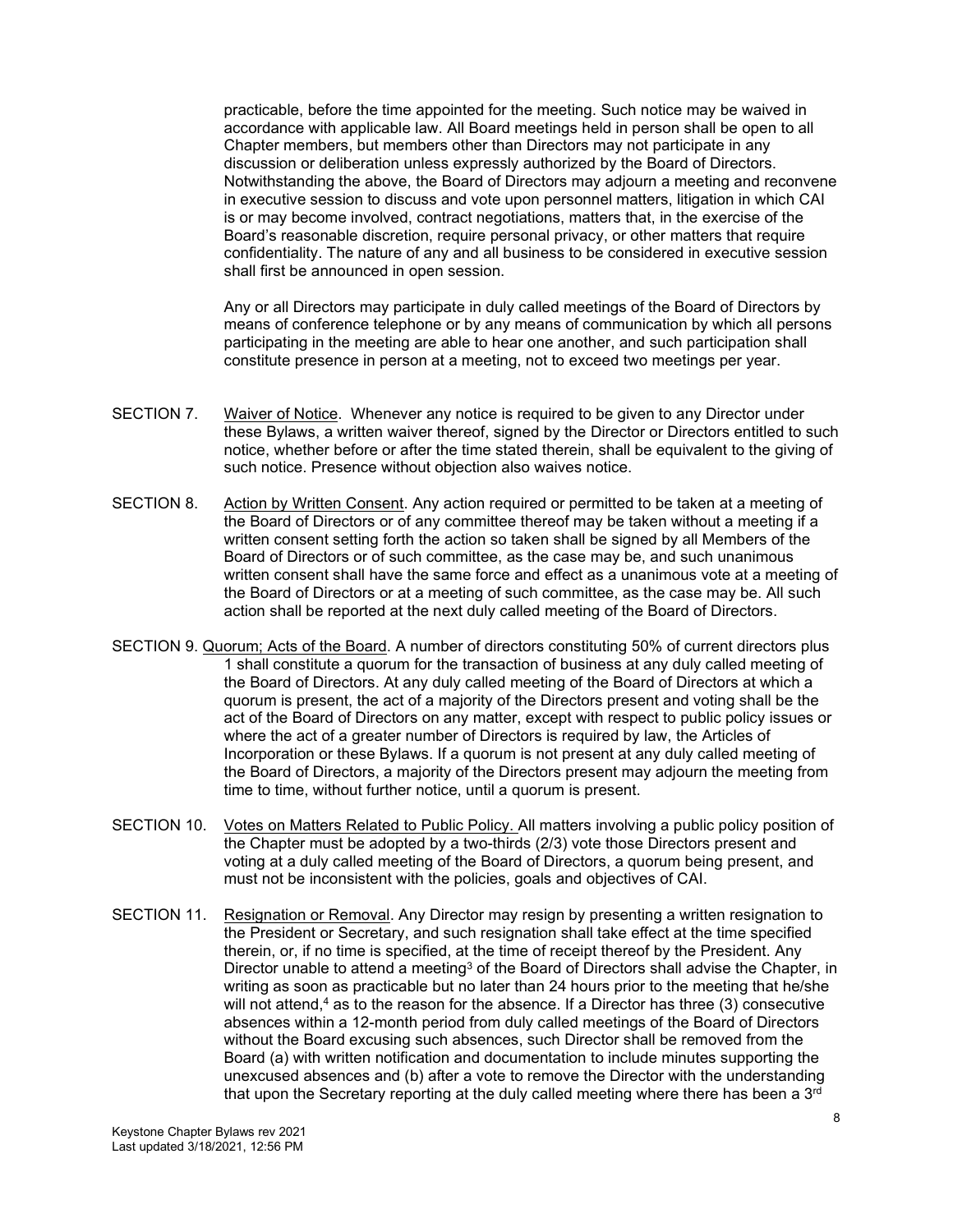consecutive unexcused absence within such 12-month period, the Secretary shall automatically make a motion to remove such Director to be voted on at the next duly called meeting to allow time for the Director in question to be heard. A Director may be removed from office, with or without cause, by a majority vote of the Members; provided, however, that such Director shall be afforded an opportunity to be heard, either orally or in writing, prior to any such action.

- SECTION 12. Vacancies. Any vacancy occurring on the Board of Directors may be filled by the affirmative vote of a majority of the then Members of the Board of Directors, even though less than a quorum of the Board. Any Director elected to fill a vacancy shall serve through the end of the unexpired term of his/her predecessor in office. When a director is appointed to a vacant seat due to resignation or removal of a director, if the remaining board term consists of one and one half years or less, that service shall not count towards the director's six year limit. When a director is appointed to a vacant seat due to resignation or removal of a director, if the remaining term consists of one and one half years or more, that service shall count towards the director's six year limit.
- SECTION 13. Reimbursement of Expenses. No Director shall be compensated for serving as a Director; provided, however, that the Board of Directors may reimburse any Director for reasonable out-of-pocket expenses incurred as budgeted and authorized by the Board of **Directors**

## **ARTICLE VII - OFFICERS**

- SECTION 1. Officers. The elected officers of the Chapter shall be a President, a President-elect, a Treasurer and a Secretary. The Board of Directors may from time to time appoint such other officers as the Board may deem necessary or advisable.
- SECTION 2. Qualifications, Election and Term of Office. The President-elect shall automatically assume the office of President upon expiration of the previous President's term or in the case of resignation or removal as set forth in these By-Laws. Any director interested in serving as one of the remaining officers of the Chapter (President-elect, Treasurer, and Secretary) shall submit a letter of interest to the Chair of the Board Development Committee by no later than November 1 of each year. A committee consisting of the current President, President-elect, and Chair of the Board Development Committee shall then make a recommendation to the Board regarding the open officer positions, and the officers for the following year shall be elected by a majority vote of the Board at the last Board meeting of the year. Each officer shall be a director in good standing and shall serve for a term of one (1) year or until a successor has taken office..

In the event a member of the Board is elected to serve as President-Elect during the last year of his term on the Board, that individual will automatically be granted one (1) additional year to serve as President. The partial term remaining shall be filled by the successor Director receiving the least number of votes. In the case of a person who serves as President-Elect in his sixth year on the Board, he will be permitted to serve seven (7) years to complete his term as President.

- SECTION 3. Removal. Any officer may be removed by a majority vote of the entire Board of Directors if, in the judgment of the Board, the best interests of the Chapter would be served by such removal; provided, however, that such officer shall be afforded an opportunity to be heard, either in person or in writing, prior to such action.
- SECTION 4. Vacancies. Vacancies in any office, with the exception of President, may be filled for the balance of the remaining term by the Board of Directors at a meeting of the Board in accordance with such rules and procedures as may be established by the Board. In the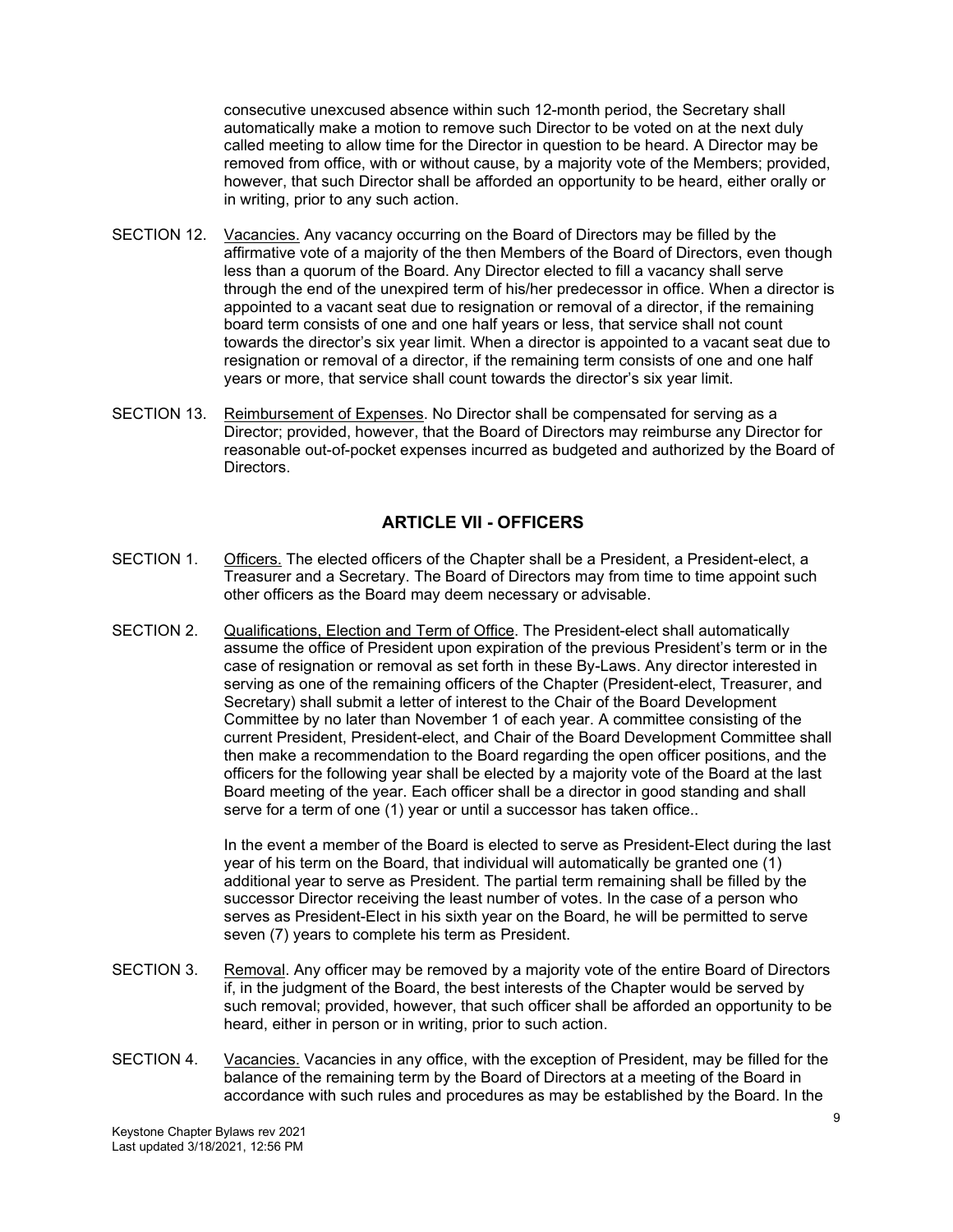event of a vacancy in the office of President, the President-elect shall act as President for the un-expired portion of the term of office of the predecessor in such office and shall succeed to such office upon the expiration of the term. In the event the President-Elect cannot or will not agree to serve the unexpired term of his predecessor in office, the Board of Directors shall elect from its members a person to serve as President for the unexpired term.

- SECTION 5. President. The President shall be the chief elected officer of the Chapter, shall be a Member of the Executive Committee and shall preside at all meetings of the Members, the Board of Directors and the executive committee. Unless otherwise provided in these Bylaws or directed by the Board of Directors, the President shall appoint all committees, The President shall have the authority to represent the Chapter and act in its name in accordance with the declared policies of the Chapter and CAI. The President shall communicate to the Members of the Chapter and to the Board of Directors such matters and make suggestions as may tend to promote and further the purposes and objectives of the Chapter and CAI, and the President shall perform such other duties as are necessary or incident to the office of President or as may be assigned by the Board of Directors. The President shall be responsible for satisfying the directives of the Board of Directors.
- SECTION 6. President-elect. The President-elect shall perform the duties of the President in the President's absence or in the event of resignation, removal or inability or refusal to act, The President-elect, when so acting, shall have all the powers and responsibilities of the President. The President-elect shall also perform such duties as may be assigned by the President or the Board of Directors.
- SECTION 7. Treasurer. The Treasurer shall be the custodian of Chapter funds and securities, shall oversee the establishment of proper accounting procedures for the handling of the Chapter's funds, and shall report on the financial condition of the Chapter at all meetings of the Board of Directors and at other times as called upon by the President of the Chapter. The Treasurer shall perform all other duties incident to the office of Treasurer.
- SECTION 8. Secretary. The Secretary shall be responsible for the keeping of complete and accurate minutes of all meetings of the Members, the Board of Directors and the executive committee. The Secretary shall perform all other duties incident to the office of Secretary.
- SECTION 9. Immediate Past President. The Immediate Past President supports and advises the President, President-Elect and Board of Directors and shall perform such other duties as may be assigned to him by the President or the Board of Directors, the Bylaws or as required by law. The Immediate Past President shall have the same rights, including voting rights, if he is also serving a current Board term.
- SECTION 10. Chapter Staff. The Board of Directors may appoint an Executive Director to manage the operations of the Chapter within the authority delegated by the Board of Directors.
- SECTION 11. Salaries; Reimbursement of Expenses. No elected officer of the Chapter shall be compensated for serving as an officer. Officers may be reimbursed for reasonable outof-pocket expenses incurred by them in performing their duties as officers, as budgeted and authorized by the Board of Directors.

## **ARTICLE VIII - COMMITTEES**

## SECTION 1. Executive Committee.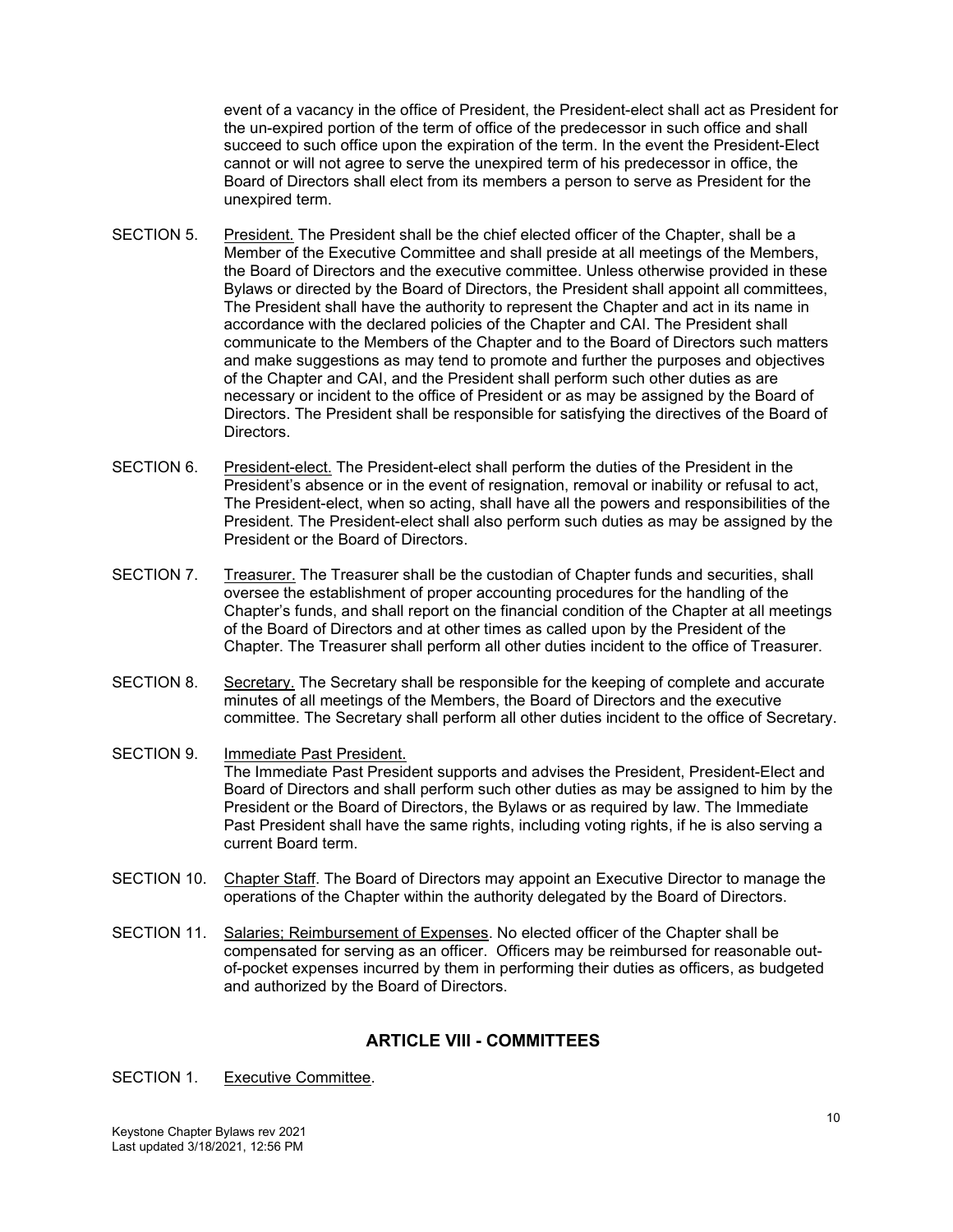- A. Unless otherwise directed by the Board of Directors, the Executive Committee of the Board of Directors shall be comprised of the President, the President-elect, the Treasurer, the Secretary and the immediate past president. The Executive Committee shall have and exercise all of the authority of the Board of Directors including all actions specified in these Bylaws as actions to be taken by the Board of Directors where it is necessary or desirable to do so between meetings of the Board of Directors except that the Executive Committee shall not have the authority to: (1) amend, alter or repeal these Bylaws, (2) elect, appoint or remove any Director or officer of the Chapter, (3) adopt a resolution proposing an amendment to the Articles of Incorporation, (4) adopt a plan of merger or consolidation with another corporation, (5) acquire or authorize the sale, lease, exchange or mortgage of any real property of the Chapter, (6) authorize the sale, lease, exchange or mortgage of all or substantially all of the personal property and assets of the Chapter, (7) authorize or institute proceedings for the voluntary dissolution of the Chapter, (8) adopt a plan for the distribution of the assets of the Chapter or (9) amend, alter or repeal any resolution of the Board of Directors. The Executive Committee shall act by vote of a simple majority of the Executive Committee on any matter. The Executive Committee shall make due report of its actions to the Board of Directors whenever so required. The President shall serve as the chairperson of the Executive Committee.
- B. The Executive Committee is authorized to receive, hold, invest, manage, allocate and apply on behalf of the Chapter and in the furtherance of its purposes and objectives, all income received by the Chapter and all real and personal property received or owned by the Chapter. The Executive Committee shall, in accordance with such procedures as may be established by the Board of Directors from time to time, recommend a budget to the Board of Directors for each fiscal year.
- SECTION 2. Board Development Committee. Each year the Executive Committee shall designate a Board Development Committee that shall consist of the immediate past president of the Chapter, the President-elect and at least three other Members of the Chapter who are not elected officers of the Chapter and who are not running for election. At least one Member of the Board Development Committee shall be a Community Association Volunteer and no more than two (2) Members of the Board Development Committee may be from the same Membership Representation Group. Unless otherwise directed by the Executive Committee, the immediate past president of the Chapter shall serve as chairman of the Board Development Committee.
- SECTION 3. Finance Committee. The Board of Directors shall appoint a Finance Committee, which shall be comprised of the Treasurer, the President-elect, the Chapter Executive Director and two (2) additional Directors appointed by the President. This committee shall, in accordance with such procedures as may be established by the Board of Directors from time to time, recommend a budget to the Board of Directors for each fiscal year. The Finance Committee shall examine the accounts and books of the Chapter and make interim reports to the Board and further, shall oversee any audit, review or compilation of chapter financial statements by a certified public accountant and report results of the audit, review or compilation to the Board of Directors.
- SECTION 4. Other Committees. Unless otherwise provided in these Bylaws or directed by the Board of Directors, the President shall appoint such other standing or special committees, subcommittees, task force or boards as may be required by these Bylaws or as may be deemed necessary or appropriate by the President.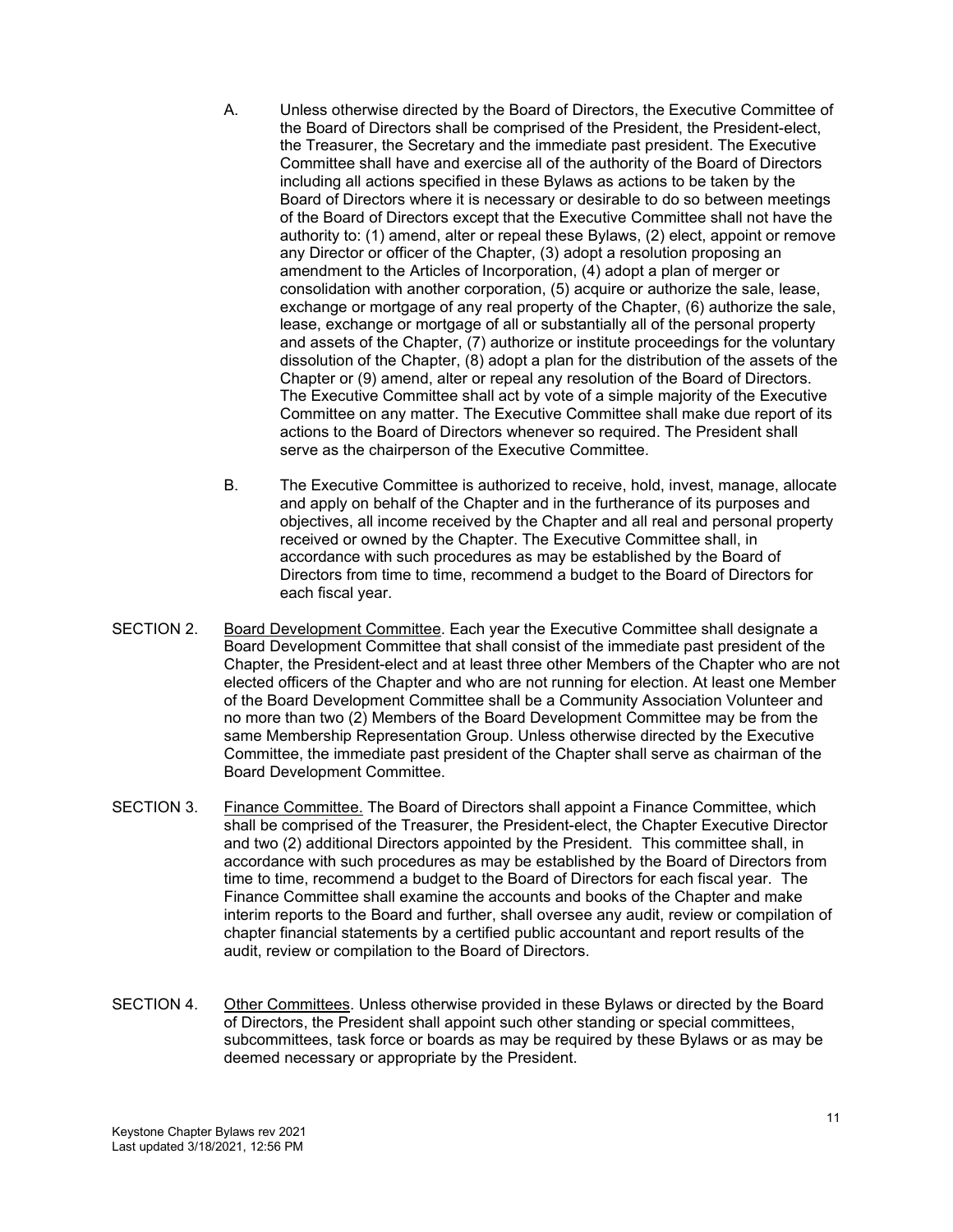- SECTION 5. Meetings of Board Committees. All meetings of board standing or special committees, subcommittees, task forces of boards may be conducted by means of conference telephone, video conference or by any means of communication by which all persons participating in the meeting are able to hear one another, and such participation shall constitute presence in person at a meeting.
- SECTION 6. Reimbursement of Expenses. Members of the Executive Committee may be reimbursed for reasonable out-of-pocket expenses incurred by them in performing their duties as Members of the Executive Committee, as budgeted and authorized by the Board of Directors.

# **ARTICLE IX - LIMITATIONS OF LIABILITY; INDEMNIFICATION**

- SECTION 1. Limitations of Liability. Nothing herein shall constitute Members of the Chapter as partners for any purpose. No Member, officer, director, agent, representative or employee of the Chapter shall be liable for any act or failure to act on the part of any other Member, officer, director, agent, representative or employee of the Chapter, nor shall any Member, officer, director, agent, representative or employee of the Chapter be liable for any act or failure to act under these Bylaws, except acts or failures to act arising out of such person's willful misfeasance.
- SECTION 2. Indemnification. The Chapter shall indemnify and hold harmless, to the fullest extent now or hereafter permitted by law, each current and former director, officer, employee, agent and representative of the Chapter who was or is made a party to or a witness in or is threatened to be made a party to or a witness in, or is otherwise involved in, any threatened, pending or completed action, suit or proceeding, whether civil, criminal, administrative or investigative, by reason of the fact that such person is or was a director, officer, employee, agent or representative of the Chapter, whether the basis of such proceeding is alleged action or failure to take action in an official capacity, against any and all expenses (including attorneys' fees and disbursements), liabilities (including judgments, fines, excise taxes and penalties), amounts paid in settlement, and amounts expended in seeking indemnification granted to such person under applicable law or these Bylaws, actually and reasonably incurred by such person in connection with such proceedings. The Chapter shall pay expenses (including attorneys' fees and disbursements) incurred by a current or former director, officer, employee, agent or representative of the Chapter in connection with the investigation, defense, settlement or appeal of any proceeding that such person was or is made a party to or a witness in or is threatened to be made a party to or a witness in, or is otherwise involved in, by reason of the fact that such person is or was a director, officer, employee, agent or representative of the Chapter. The rights of indemnification and advancement of expenses provided herein shall not be deemed exclusive of any other rights that any person seeking indemnification or advancement of expenses may have or hereafter be entitled to claim or exercise.

# **ARTICLE X - MISCELLANEOUS**

- SECTION 1. Fiscal Year. The fiscal year of the Chapter shall be determined by the Board of Directors.
- SECTION 2. Contracts, Checks, Drafts, etc. Except as otherwise provided in these Bylaws, all contracts and all checks, drafts, notes, acceptances, endorsements and other evidences of indebtedness may be signed on behalf of the Chapter only by the President, the Executive Director or such other officers and agents of the Chapter as the Board of Directors or the Executive Committee may authorize. A resolution to establish bank account signatories shall be completed on an annual basis following the annual meeting.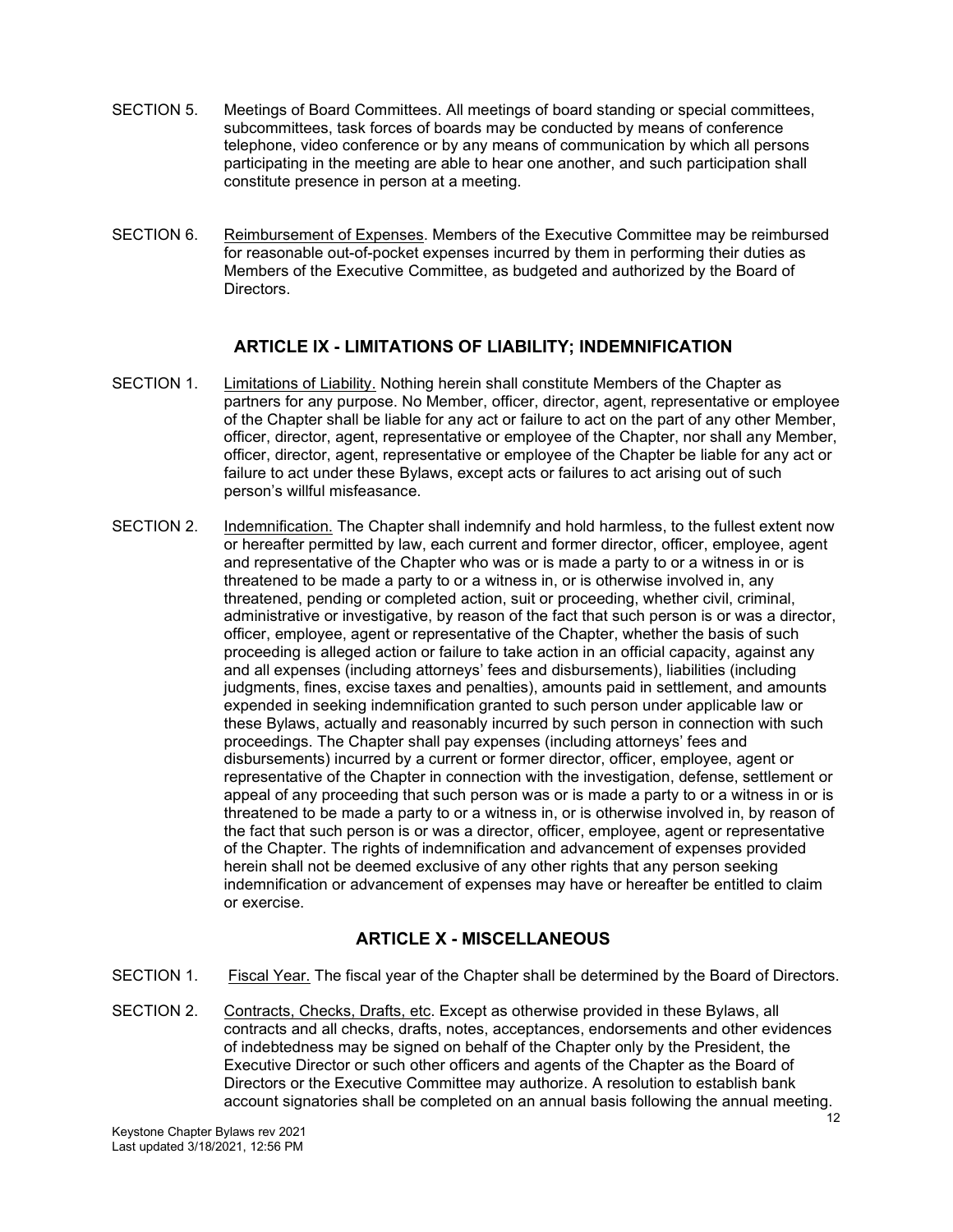- SECTION 3. Loans. No loans shall be made or obtained on behalf of the Chapter, and no negotiable instruments other than checks shall be issued in its name, unless and except as authorized by the Board of Directors.
- SECTION 4. Deposits. Unless otherwise directed by the Board of Directors, all funds of the Chapter shall be deposited in such depositories as the Executive Committee or the President may select, or as may be selected by another officer or agent authorized by the Executive **Committee**
- SECTION 5. Surety Bond. The President, the Treasurer, the Executive Director and such other officers and agents of the Chapter as may be determined from time to time by the Executive Committee, shall give and file with the Secretary surety bonds for the faithful performance of their duties in such sums as may be fixed from time to time by the Executive Committee. The cost of such bonds shall be paid by the Chapter.
- SECTION 6. Procedures. All meetings of the Members, the Board of Directors and the Executive Committee shall be governed by the rules set forth in the latest edition of Robert's Rules of Order, Newly Revised, as long as such rules are not in conflict with these Bylaws or with rules and procedures established by the Board or the Executive Committee.
- SECTION 7. Seal. The Chapter shall have a seal of such design as the Board of Directors may adopt, and it may be used by the Secretary in accordance with such rules and procedures as may be adopted by the Board of Directors.
- SECTION 8. Dissolution. Upon dissolution of the Chapter, all of its assets shall be distributed to CAI, or its successor.
- SECTION 9. Loss of Charter. This chapter may be decertified by a vote of the Board of Trustees, as provided in the policies and procedures of CAI. In such event, the Chapter agrees to be bound by the CAI policies.
- SECTION 10. Waiver of Notice. Whenever any notice is required to be given under applicable law, the Articles of Incorporation or these Bylaws, a waiver of such notice in writing signed by the person entitled to such notice, whether such waiver is signed before or after the time for notice has expired, shall be deemed the equivalent of the giving of such notice.
- SECTION 11. Transitional Procedures. Any and all actions taken pursuant to the Bylaws of the Chapter as in effect prior to the date of adoption hereof shall remain in full force and effect unless and until expressly changed or revoked pursuant hereto, The Board of Directors shall adopt such provisions for effecting a transition to the requirements of these Bylaws (including without limitation, provisions for converting the composition of the Board of Directors of the Chapter) as it deems necessary and proper.
- SECTION 12. Notices. Unless otherwise prohibited by these Bylaw or law, all notices and other communications required by these Bylaws or law shall be in writing and shall be given by:
	- (i) Personal delivery;
	- (ii) United States mail, first class, postage prepaid;
	- (iii) Statutory overnight delivery;
	- (iv) Electronic mail;
	- (v) Facsimile; or
	- (vi) A secure web site, provided that notice shall be deemed given via website only upon proof that the addressee has retrieved the message.